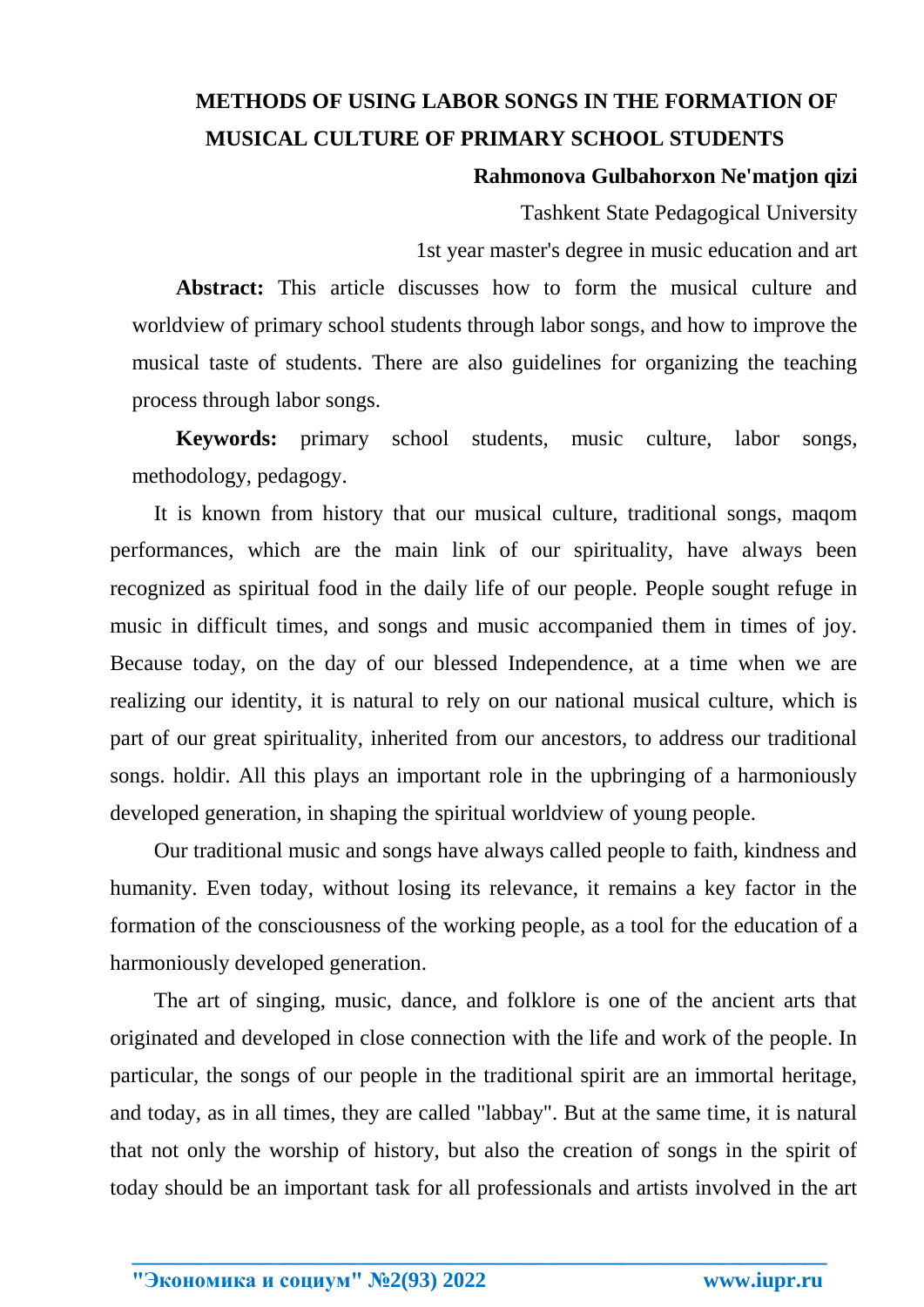of music, which is a key factor in the development of our national ideology. Our country has started a completely new society, a new life and a new life. Our people's hearts, minds and imaginations have changed.

Musical culture is characterized by its diversity. In particular, the rich musical heritage of the Uzbek people, whose deep roots go back to ancient times, has not fallen from our daily lives. It includes high-quality examples of folk art, folklore performance, melody structure, content-rich instruments and songs, performance of epics, and a series of complex performances called maqom music. In addition, the works of folk composers, who have made significant contributions to the folk music culture at all times, also play an important role.

Labor songs. Songs that are content-related to the labor process are called labor songs. Labor songs have a special and independent place in the singing repertoire of our people. The content of labor songs is determined by the characteristics of the genre, the types of work and the process of its implementation. Labor songs are performed in a unique tone. Labor songs are one of the oldest forms of folk poetry. The first examples have come down to us through M. Kashgari's book "Devonu lug'atit turk". Mehnt songs originated and developed in direct connection with the labor activity of primitive man. The first labor songs consisted of poetic fragments of the character of mulov, khitob and nidal, which corresponded to a certain rhythm of movement in the process of labor. Gradually, they took on a poetic form and began to sing. **According to B. Sarimsakov, the historical development of labor songs took place in three stages:**

*1. The process of formation of labor songs:*

This process began in the early days of the primitive community system and ended in its later stages. In essence, they are motivated by one or another action, called to act as a team.

 *2. The emergence of the division of labor and the stage of creation of songs for each type of labor.*

*3. Completion of the division of social labor, the formation of class society and the stage of development of the motives of social inequality in the songs of labor.*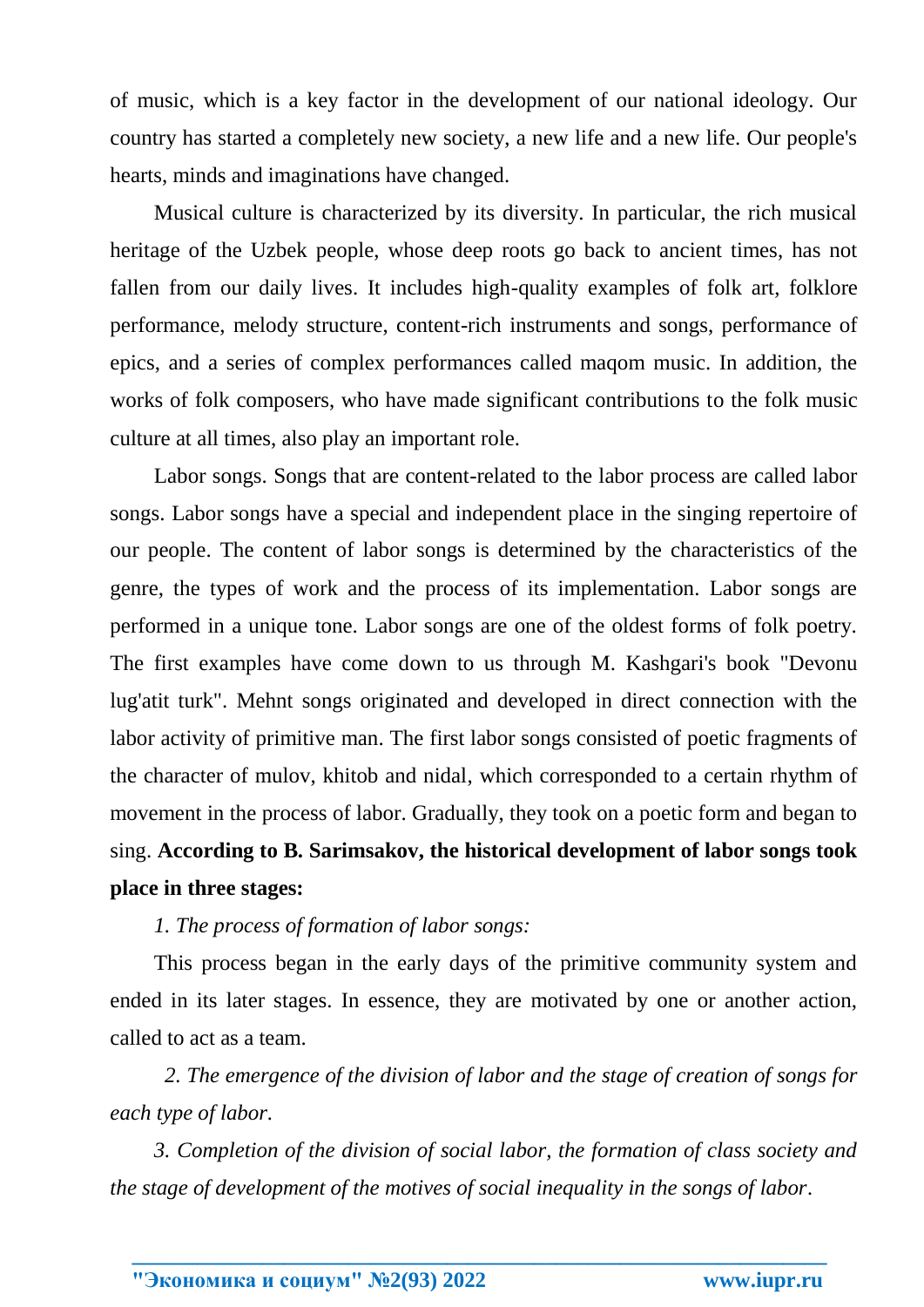From that time on, the ideological and aesthetic role of labor songs began to dominate. Songs have been created that are directly related to the work process. Labor songs are an independently categorized genre belonging to the lyrical genre. These songs are definitely performed during the labor process. As a result, the songs that are played in the process are lost due to the change or disappearance of the type of work. For example, since the use of the wheel and the drum, the songs of the wheel and the drum have not been sung. Labor songs contain the names of the labor and the things used in it, and refer to them. The rhythmic structure of the labor songs is simple, the poetic language and the rhyme system are simple. They do not contain complex poetic images and movements. These features help to distinguish labor songs from labor songs. Labor songs have nothing to do with the ceremony. However, there is no denying that some of the earliest examples date back to some agrarian ceremonies. For example, the song of the twins, which was performed to bring the twins out into the field, is somewhat similar to the "Horns of Oils" ceremony.

## **Labor songs vary depending on the type of work. K. Ochilov, who studied them, studied labor songs in three main groups:**

- 1. Songs about farming.
- 2. Livestock songs.
- 3. Craft songs.

B. Sarimsakov agrees with this classification. However, there are some differences in the definition of internal diversity in both classifications. For example, K. Ochilov describes the internal types of labor songs: 1) accompaniment songs; 2) Roman songs; 3) threshing songs; 4) Singing songs. Livestock songs include: 1) good songs; 2) turey-turey songs; 3) Chnuey-churey songs are classified a little differently.

Labor songs, like other genres of folklore, have a strong position. The main reason for the appearance of the song is a deep anguish in the human mood or a sudden upliftment. Man is silent in unpleasant moments, trying to find a solution to the situation in his mind. At such moments, a melancholy melody is comforting and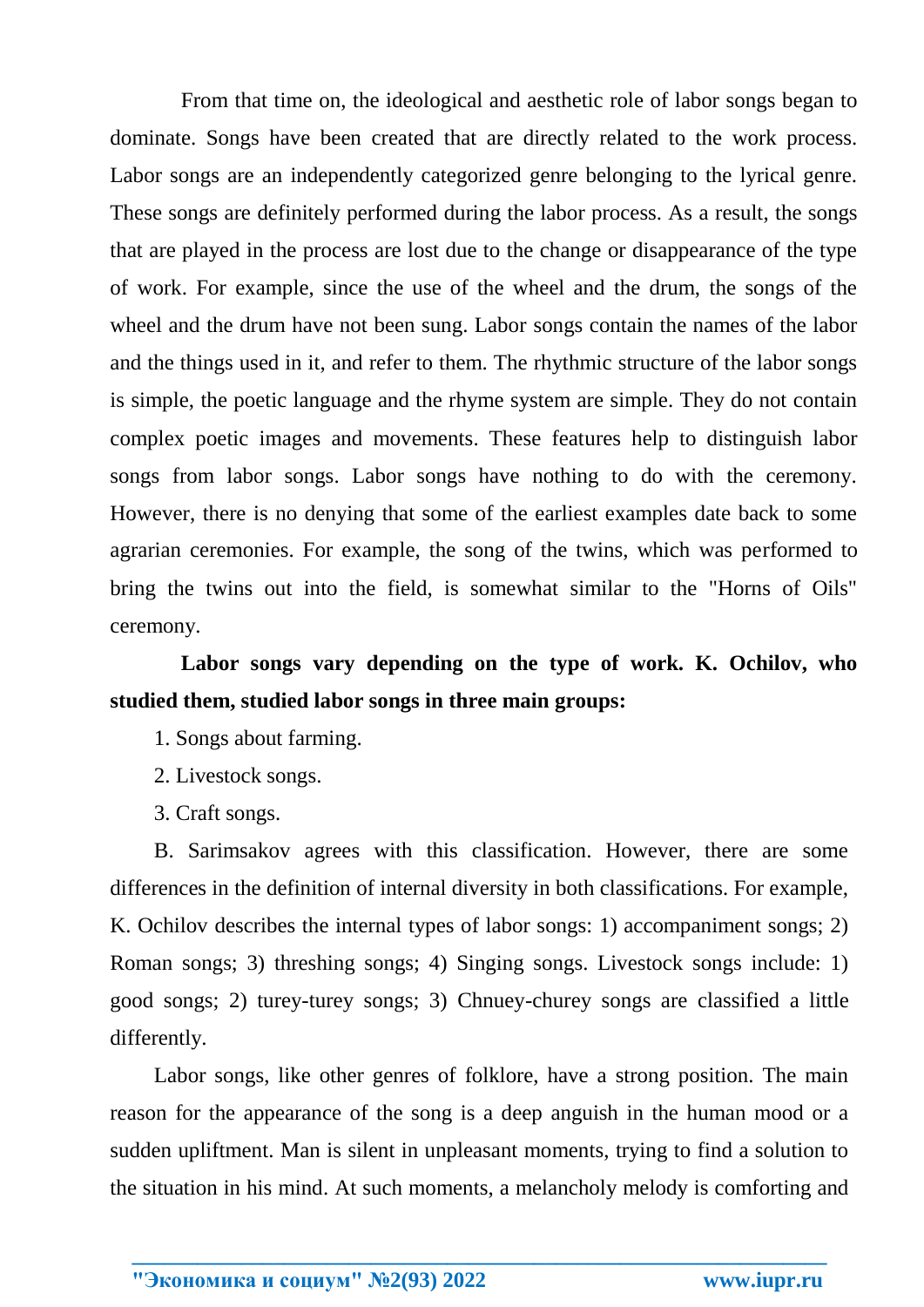writes a little bit. In moments of joy, there are songs and dances. It is these negative and positive situations that lead to the emergence of lyrical experiences in the heart of the person: the result is the creation of the song. No matter how simple the history of the term song, this genre in our oral art serves to express very complex spiritual experiences. Underlying the quatrains, which are easy to understand when read and heard, is the universe - the universe of meaning, a complex destiny. So when we come across any song, it's not right to jump to conclusions.

The state education standard for music education is a forward-looking program. The main criterion of the program is the development of children's senses, the national spirit, the melody of national music, the necessary knowledge and skills in music. The songs and melodies included in the program in accordance with the local methods of the Uzbek people are aimed at helping students to understand such qualities as love for the motherland, diligence, respect for nature, friendship, solidarity, compassion through musical images.

Music education is one of the priorities in the spiritual and cultural upbringing of primary school children. The main purpose of music lessons in schools should be to serve the task of forming a harmonious personality based on the laws of beauty.

 Local patterns, which reflect the national spirit, help children to feel and understand the world artistically. In particular, it is recommended for primary school children to learn folk songs "Oymoma tilla", "Olmajon", "Zuv-zuv", "boragay", "Kichkinajon". In the upper grades, the music teacher taught "Oshkhorakam kaptar", "Besh tosh", "Oynaylik omon", "Bu bogchda chercha", "Oq sholi", "Kok sholi", "Dasta-dasta". , Local patterns such as "Boychechak", "Swallow" should be taught throughout the year.

The teacher not only teaches exemplary songs from local styles of Uzbek music, but also selects samples from labor songs, epics, maqom tracks, instrumental melodies, yallas and great songs and listens to them. they can shape their musical perception. When teaching appropriate folk songs to students, it is important to take into account the emerging sound characteristics of the students, their level of musical ability, as well as the need to properly educate them religiously and meet